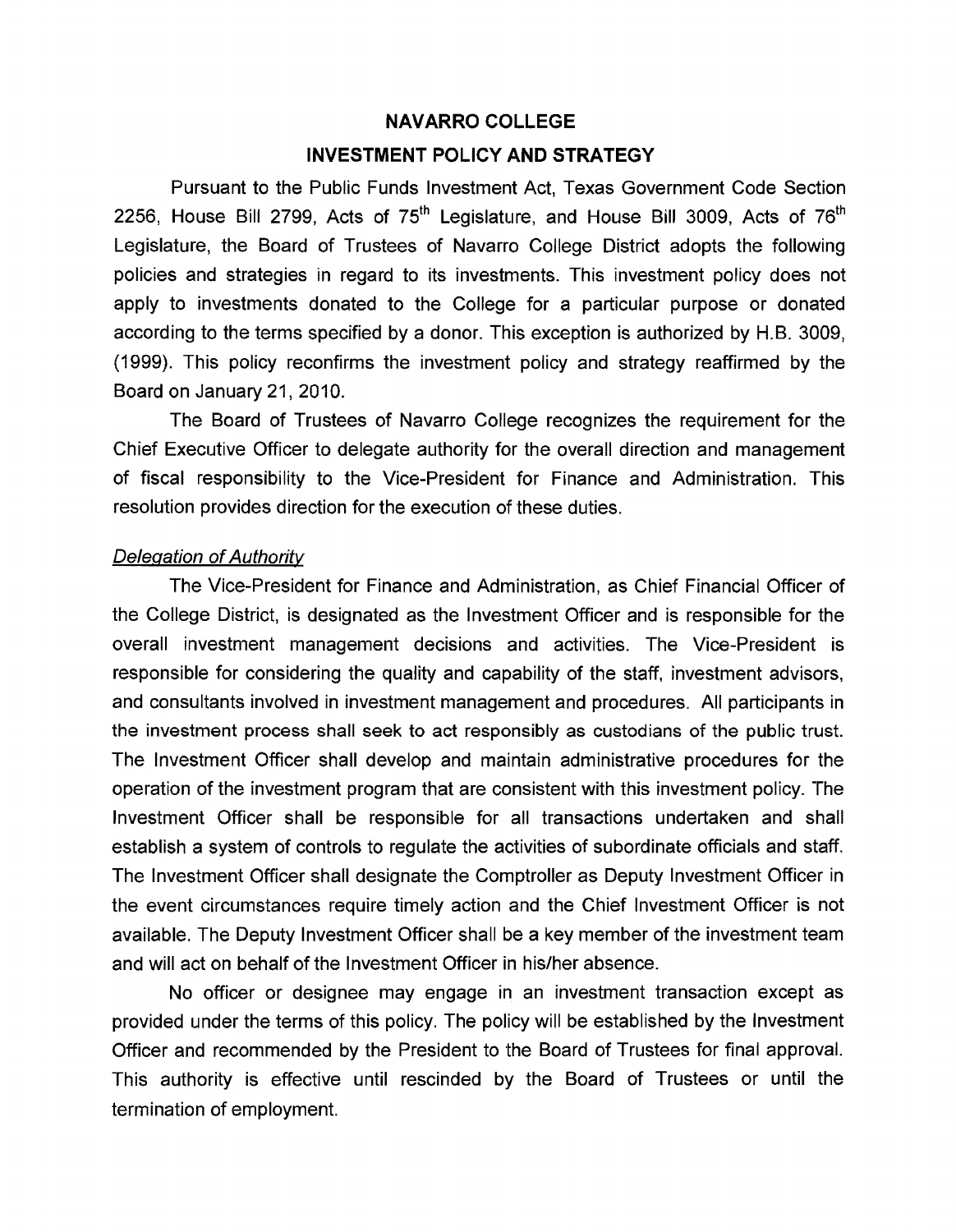# Scope

This investment policy applies to all the financial assets and funds held by the Navarro College District. Navarro College consolidates its funds into one investment fund for investment purposes for efficiency and maximum investment opportunity. These funds are defined in Navarro College's Annual Financial Report and include:

Educational and General Fund, Debt Service Fund, Plant Fund, Auxiliary Fund, Agency Fund, Student Financial Aid Funds and any other funds held by Navarro College unless specifically exempted by the Board of Trustees and this policy.

# **OBJECTIVES**

#### **Safety**

Safety of principal is the foremost objective of the investment program. Investments shall be undertaken in a manner that seeks to ensure the preservation of capital in the overall portfolio.

#### **Risk**

There are various types of investment risks faced by the College's portfolio. In compliance with Governmental Accounting Standards Board (GASB) Statement 40, the College addresses these various types of risk.

#### Custodial Risk

Custodial Risk is defined as deposits that are uninsured and either (a) uncollateralized or collateralized but not in the government's name or (b) investments that are uninsured and unregistered.

In accordance with the collateralization policy for deposits and certificates of deposits, all of Navarro College's investments are fully collateralized by FDIC insurance, pledged securities and/or a surety bond in the name of the College District.

#### Credit Risk

Credit Risk is the risk of loss due to the failure of the security or backer to perform due diligence. In order to disclose credit risk, credit ratings from a national statistical organization will be reported on the year-end investment report. Obligations of or guaranteed by the U.S. Government do not require disclosure of credit quality.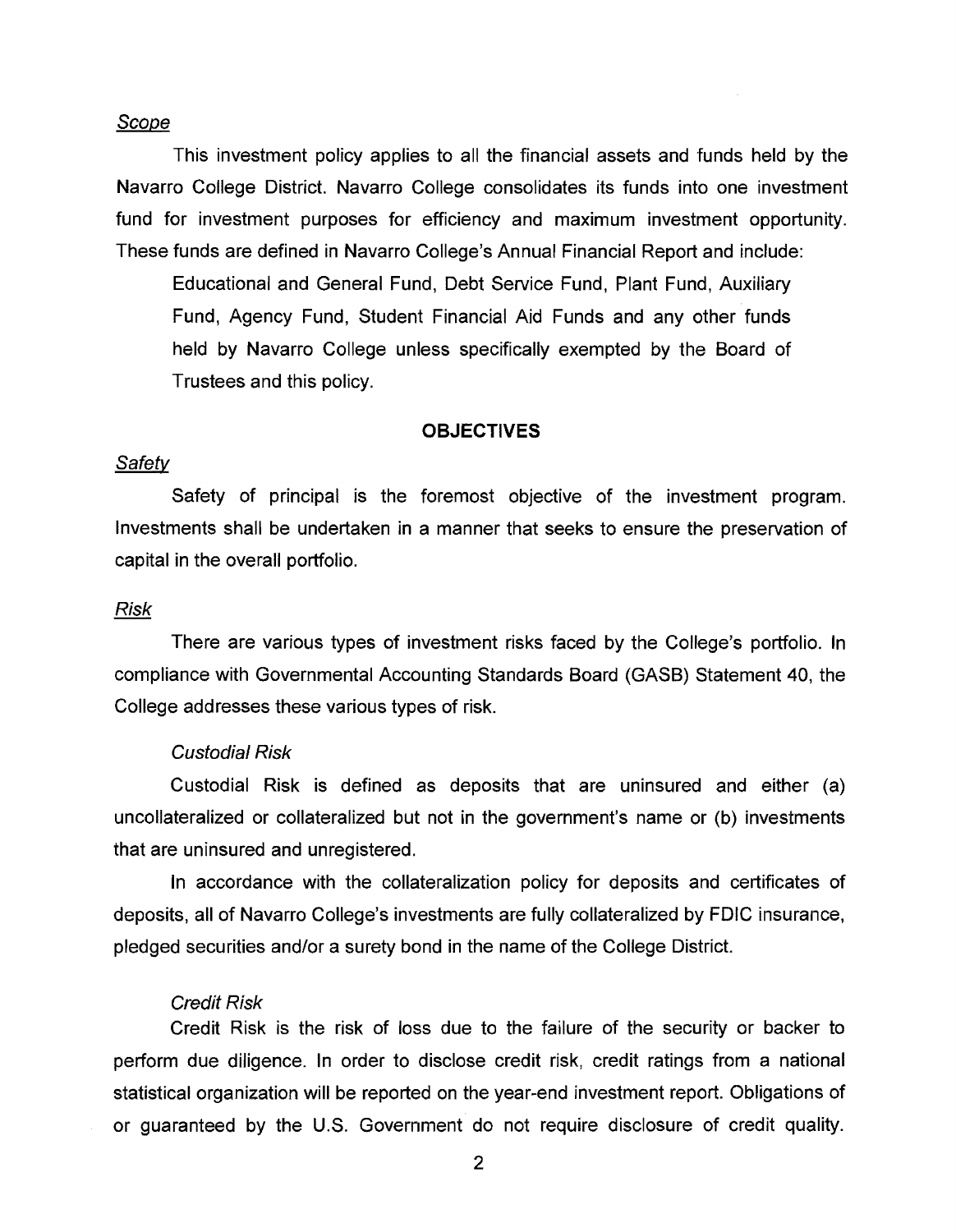Certificates of Deposit are fully collateralized and do not require a credit risk rating. If an investment is unrated, that fact must be disclosed.

#### Concentration of Credit Risk

In accordance with GASB 40, governments need to disclose by amount and issues any concentration in one issuer that represents five percent (5%) or more of the total assets in the portfolio for that business activity.

Investments issued or explicitly guaranteed by the U.S. Government and investments in mutual funds or pools are excluded. Navarro College's auditors classify short-term Certificates of Deposit as "Deposits" and do not require disclosure. Longterm Certificates of Deposit are fully collateralized and do not require disclosure.

#### Interest Rate Risk

Navarro College needs to disclose its interest rate sensitivity of its investments. Individual investment maturities will be listed in the investment report and a Maturity Schedule will be presented for the Navarro College Board of Trustees' review in the quarterly investment report. Variable interest rate instruments are discouraged since these items are highly sensitive to interest rate changes. In addition, maturities of investments generally should be five years or less.

## **Liquidity**

The investment portfolio shall remain sufficiently liquid to meet all operating requirements that may be reasonably anticipated. This is accomplished by structuring the portfolio so that securities mature concurrent with cash needs to meet anticipated demands. Since all possible cash demands cannot be anticipated, the portfolio should consist largely of securities with active secondary or resale markets.

#### Yield

The investment portfolio shall be designed with the objective of attaining a market rate of return throughout budgetary and economic cycles, taking into account the investment risk constraints and liquidity needs. Return on investment is of least importance compared to the safety and liquidity objectives described above. The core of investments is limited to relatively low risk securities in anticipation of earning a fair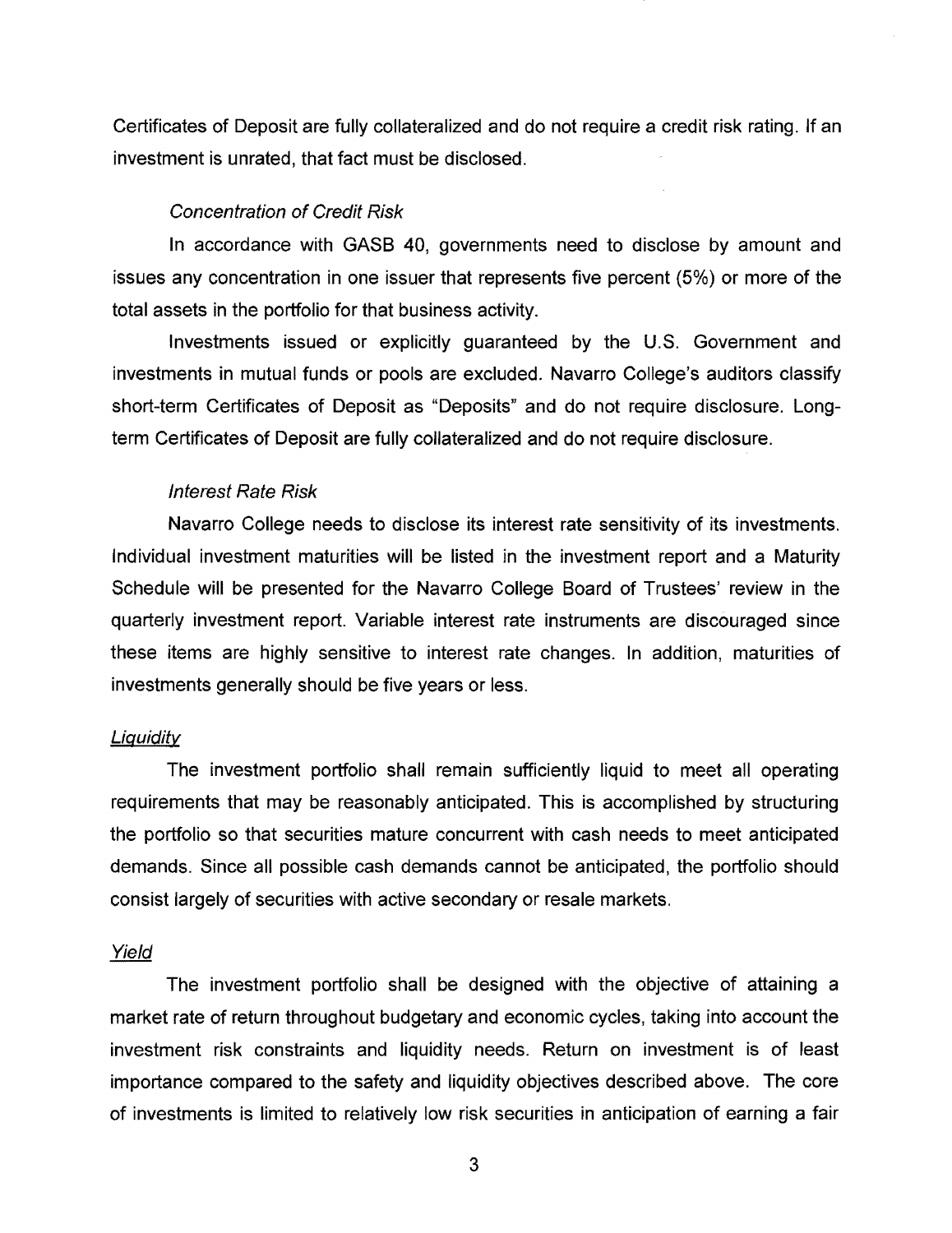return relative to the risk being assumed. Securities shall not be sold prior to maturity, with the following exceptions:

a declining credit security could be sold early to minimize loss of principal; a security swap would improve the quality, yield, or target duration in the portfolio; or liquidity needs of the portfolio require that the security be sold.

# **INTERNAL CONTROL PROCEDURES**

Internal control is the process by which Navarro College's Board of Trustees and management obtain reasonable assurance as to achievement of specified objectives. It consists of interrelated components, with integrity, ethical values and competence, and the control environment serving as the foundation for establishing objectives, risk assessment, information systems, control procedures, communication, managing change, and monitoring.

# **Prudence**

The standard of prudence to be used by investment officials shall be the "prudent person" standard and shall be applied in context of managing an overall portfolio. Investment officers acting in accordance with procedures and this investment policy and exercising due diligence shall be relieved of personal responsibility for an individual security's credit risk or market price changes, provided deviations from expectations are reported in a timely fashion and the liquidity and the sale of securities are carried out in accordance with the terms of this policy.

Investments shall be made with the judgment and care, under circumstances then prevailing, that persons of prudence, discretion and intelligence exercise in the management of their own affairs, not for speculation, but for investment, considering the probable safety of their capital as well as the probable income to be derived.

#### Ethics and Conflicts of Interest

Officers and employees involved in the investment process shall refrain from personal business activity that could conflict with the proper execution and management of the investment program, or that could impair the ability to make impartial decisions. Employees and investment officials shall disclose any material interests in financial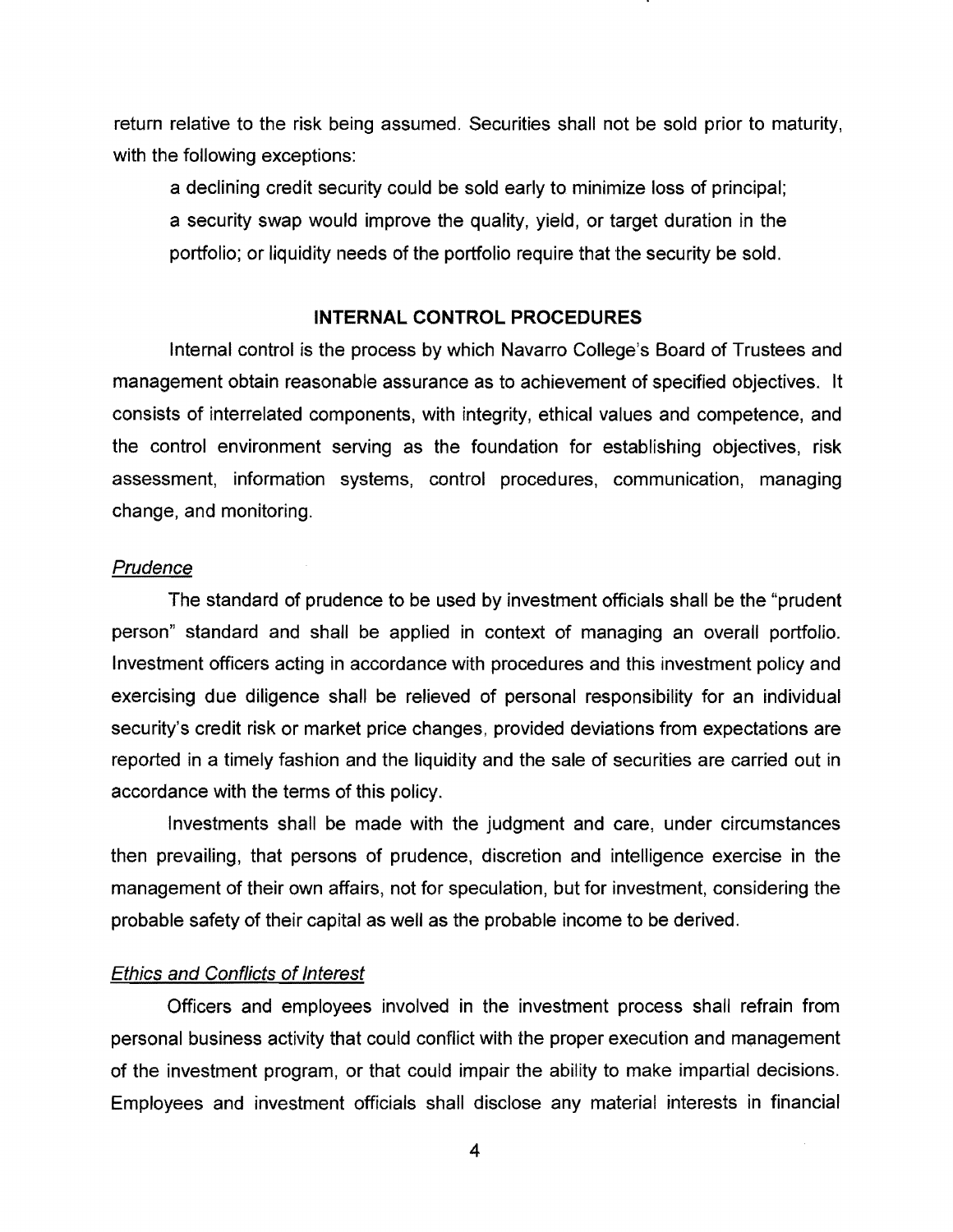institutions with which they conduct business. They shall further disclose any personal financial/investment positions that could be related to the performance of the investment portfolio. Employees and officers shall refrain from undertaking personal investment transactions with the same individual with whom business is conducted on behalf of their entity. An investment officer who has a personal business relationship with any entity seeking to sell an investment to Navarro College or who is related in the second degree by marriage (affinity) or blood relations (consanguinity) to an individual seeking to sell an investment to Navarro College is required to file a statement disclosing the relationship with the Texas Ethics Commission and the Navarro College Board of Trustees.

## Delegation of Authority

Authority to manage the investment program is granted to the Vice-President for Finance and Administration, and derived responsibility for the operation of the investment program is hereby delegated to the Investment Officer. No person may engage in an investment transaction except as provided under the terms of this policy and its procedures. The Investment Officer shall be responsible for all transactions undertaken and shall establish a system of controls to regulate the activities of subordinate officials.

#### Quality and Capability of Investment Management: Training

Each member of the Board of Trustees, the President, and the investment officers shall attend at least one training session, provided by the Texas Higher Education Coordinating Board, relating to the person's responsibilities under the Public Funds Investment Act, within six months after taking office or assuming duties. The training must include education in: investment controls, security risks, market risks, and compliance with the Public Funds Investment Act.

The investment officers shall attend a training session not less than once in a two-year period and may receive training from any independent source such as Texas Higher Education Coordinating Board, other governmental agencies, or non-profit organizations. The investment officers shall prepare a report on the Public Funds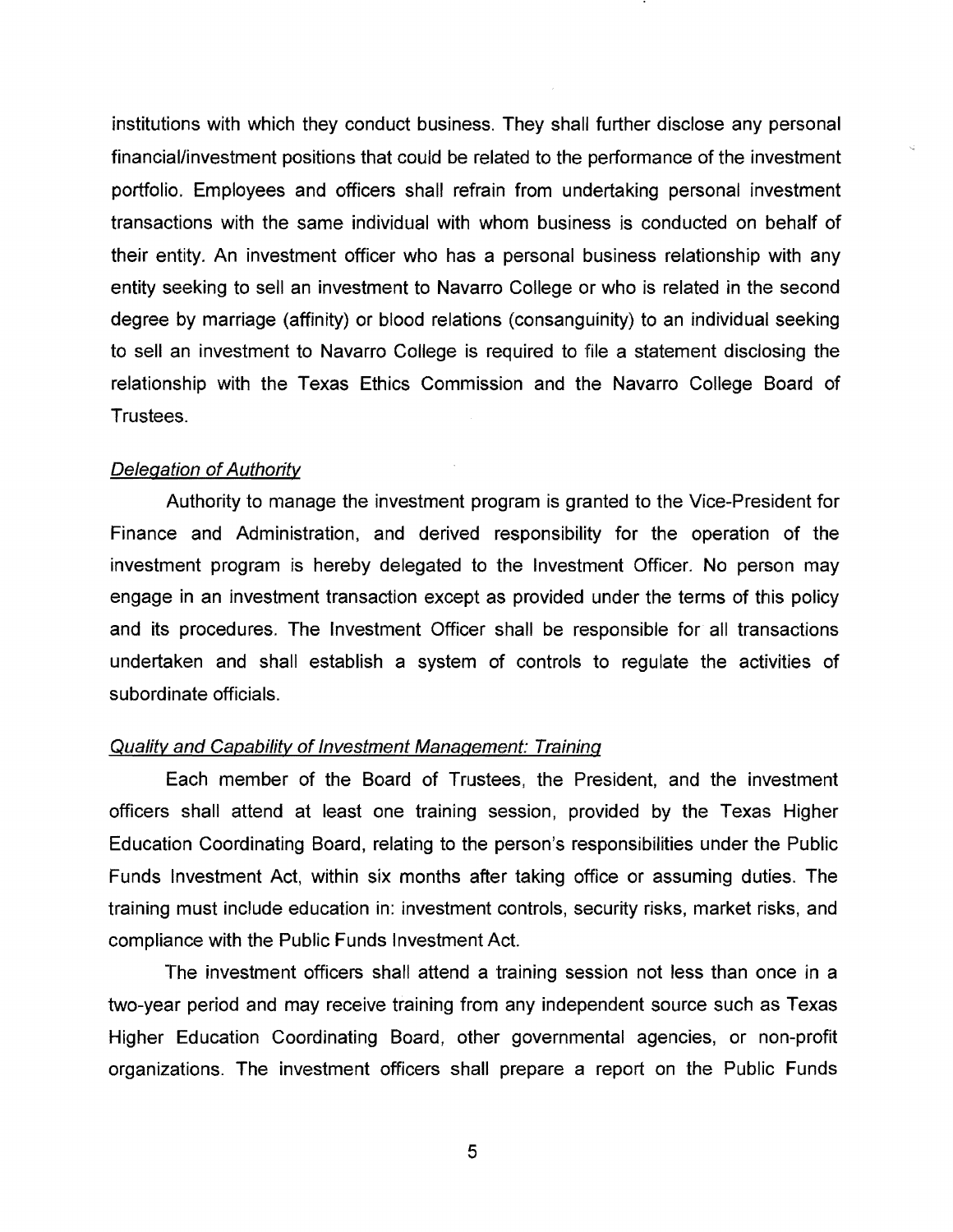Investment Act and deliver it to the Board no later than the 180<sup>th</sup> day after the last day of each regular session of the legislature.

# **SAFEKEEPING AND CUSTODY**

#### Authorized Financial Dealer and Institution

A list will be maintained of financial institutions authorized to provide investment services. In addition, a list will be maintained of approved security broker/dealers selected by credit worthiness. These may include "primary" dealers or regional dealers. An annual review of the financial condition and registration of qualified bidders will be conducted.

For fiscal year 2010-11, the Board approves Community National Bank and Trust as its primary dealer for purchase of securities and all financial institutions servicing the College service area as banks for purchase of certificates of deposit and other interest bearing accounts if the institution can provide appropriate deposit insurance and/or pledged collateral or surety bonds.

The College will solicit at least three (3) competitive quotes when it purchases Certificates of Deposit and similar investments. The primary depository bank has provided a "floor" rate for these investments. Competitive rates will be solicited by telephone from at least two other financial institutions before a Certificate or similar investment is purchased. A bid file will be maintained of those bids. The institution providing the best rate in the opinion of the investment officers will be selected.

The Investment Officer is responsible for establishing and maintaining an internal control structure desjgned to ensure that the assets of Navarro College are protected from loss, theft or misuse. The internal control structure shall be designed to provide reasonable assurance that these objectives are met. The concept of reasonable assurance recognizes that (1) the cost of the control should not exceed the benefits likely to be derived; and (2) the valuation of costs and benefits requires estimates and judgments by management.

Accordingly, the President shall establish a process of annual independent review by an external auditor to assure compliance with policies and procedures. The internal controls shall address the following points: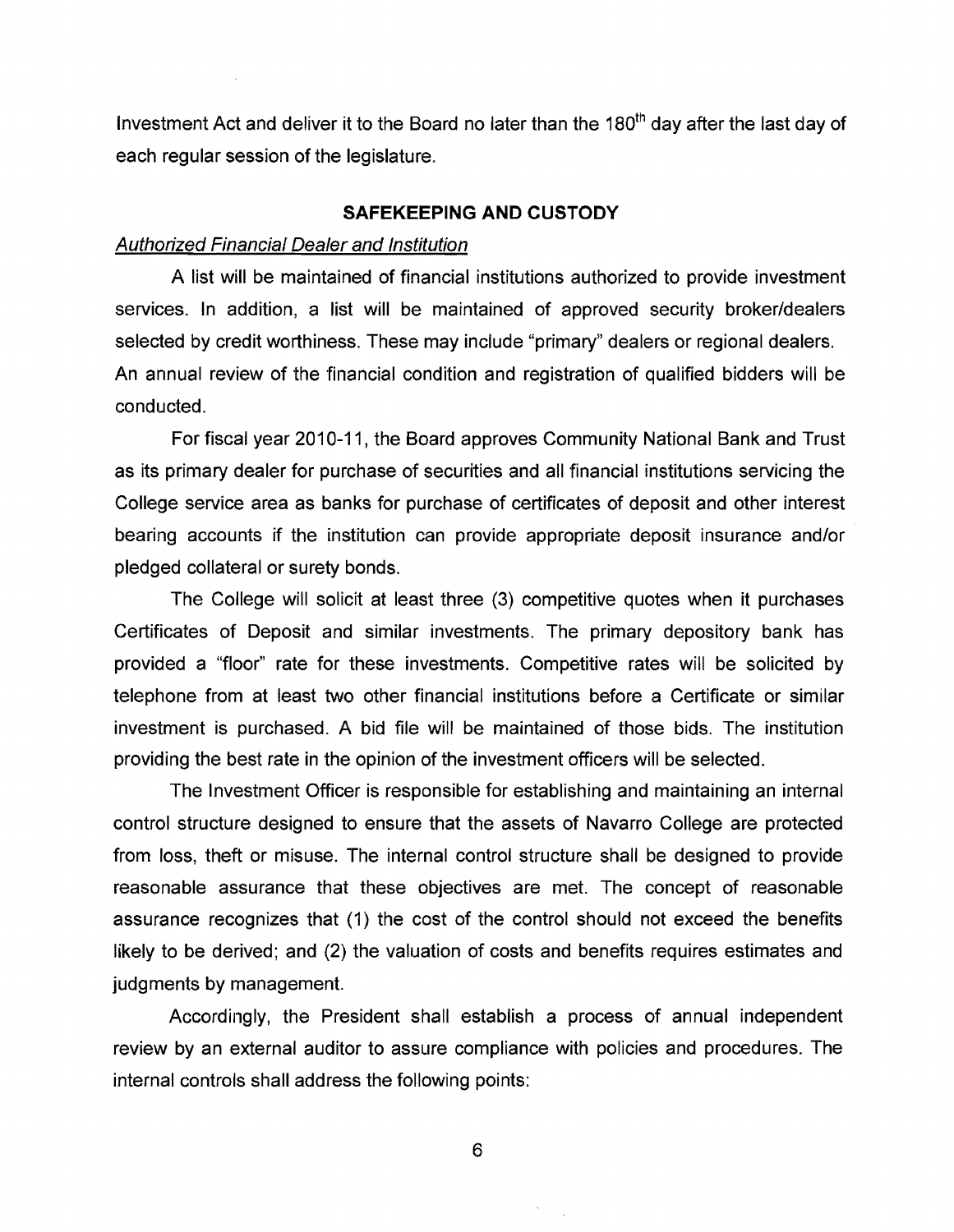- a. Control of collusion. Collusion is a situation in which two or more employees are working in conjunction to defraud their employer.
- b. Separation of transaction authority from accounting and record keeping. By separating the person who authorizes or performs the transaction from the people who record or otherwise account for the transaction, a separation of duties is achieved. All investment transactions, with the exception of investment pools and mutual funds, will be settled on a delivery versus payment basis.
- c. Custodial safekeeping. Securities purchased from any bank or dealer, including appropriate collateral (as defined by State law), shall be placed with an independent third party for custodial safekeeping.
- d. Avoidance of physical delivery securities. Book entry securities are much easier to transfer and account for since actual delivery of a document never takes place. Delivered securities must be properly safeguarded against loss or destruction. The potential for fraud and loss increases with physically delivered securities.
- e. Clear delegation of authority to subordinate staff members. Subordinate staff members must have a clear understanding of their authority and responsibilities to avoid improper action. Clear delegation of authority also preserves the internal control structure that is contingent on the various staff positions and their respective responsibilities.

# **SUITABLE AND AUTHORIZED INVESTMENTS**

# Investment Types

The following investments will be permitted by this policy:

- a. U.S. Government obligations such as Treasury Bills, Treasury Notes, Treasury Bonds, Discount Notes and Debentures
- b. U.S. Government agency obligations such as Farm Credit System, Farmers Home Administration, Federal Home Loan Bank, Federal Home Loan Mortgage Corporation, Government National Mortgage Association, Small Business Administration, Student Loan Marketing Association; and Tennessee Valley Authority
- c. Certificates of deposit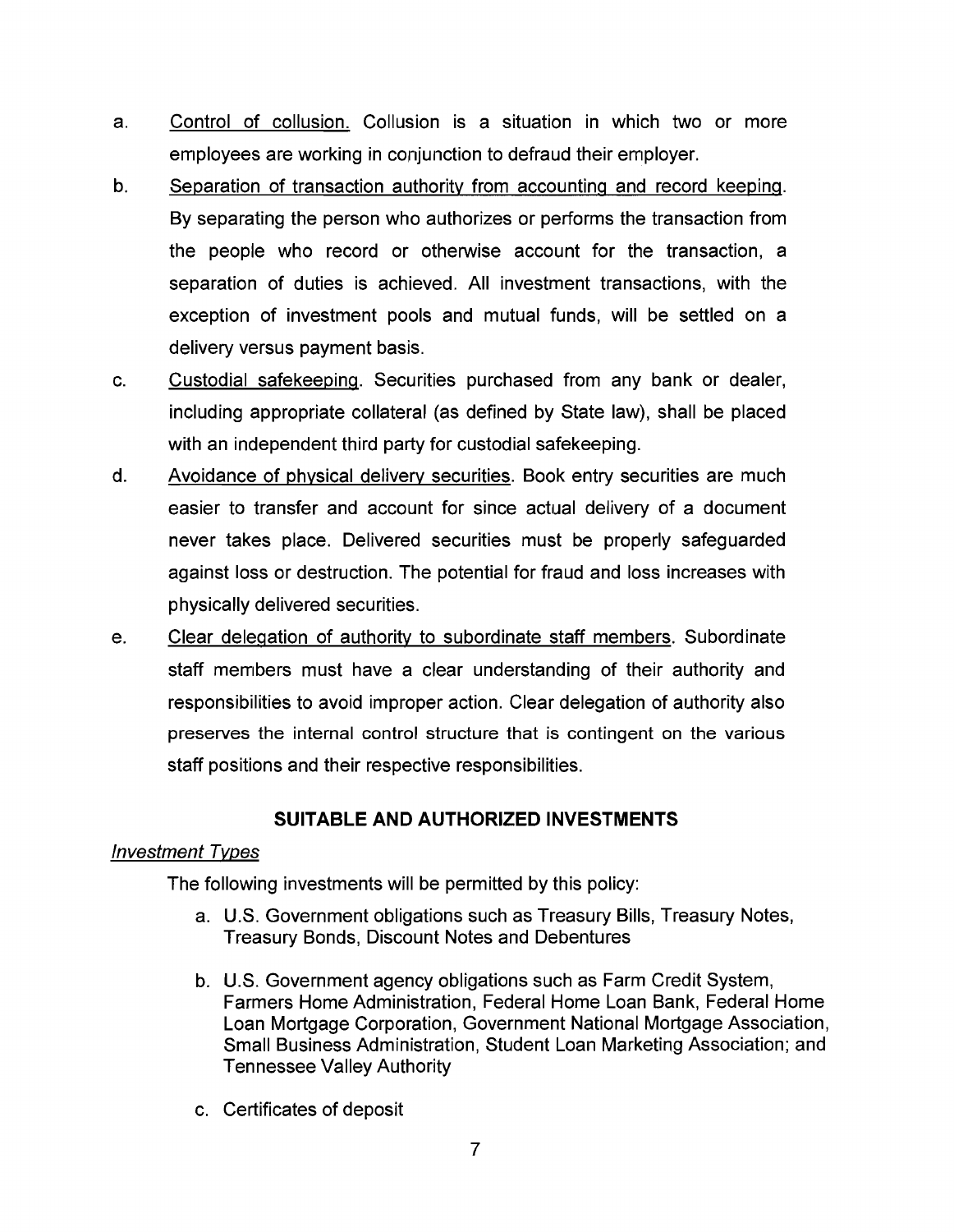- d. Savings and loan association deposits
- e. Prime commercial paper that has a stated maturity of 270 days or less and is rated not less than A-1 or P-1 by at least two nationally recognized credit rating agencies
- f. Investment-grade obligations of state and local governments and public authorities

The following investments are not authorized by this policy:

- Obligations whose payments represent the coupon payments on the outstanding principal balance of the underlying mortgage-backed security collateral and pay no principal
- Obligations whose payments represent the principal stream of cash flow from the underlying mortgage-backed security collateral and bear no interest
- Collateralized mortgage obligations that have a stated final maturity date of greater than 10 years
- Collateralized mortgage obligations the interest rate of which is determined by an index that adjusts to opposite to the changes in a market index

#### **Collateralization**

**In** accordance with state law, full collateralization will be required on certificates of deposit and cash held in the College's depository bank. Collateralization of certificates of deposit and cash balances will be in accordance with Chapter 2257 of Vernon's Texas Codes Annotated. The total value of eligible collateral to secure the College's deposit of public funds must be in an amount not less than the amount of public funds increased by the amount of any accrued interest. The value of investment security shall be its market value.

Investment securities to collateralize deposits of Navarro College shall be U.S. Government debt obligations, U.S. Agency debt obligations, State of Texas, local municipalities and district debt obligations. All investment securities will be held at the Federal Reserve Bank, the Federal Home Loan Bank or at a third-party bank as approved by the College.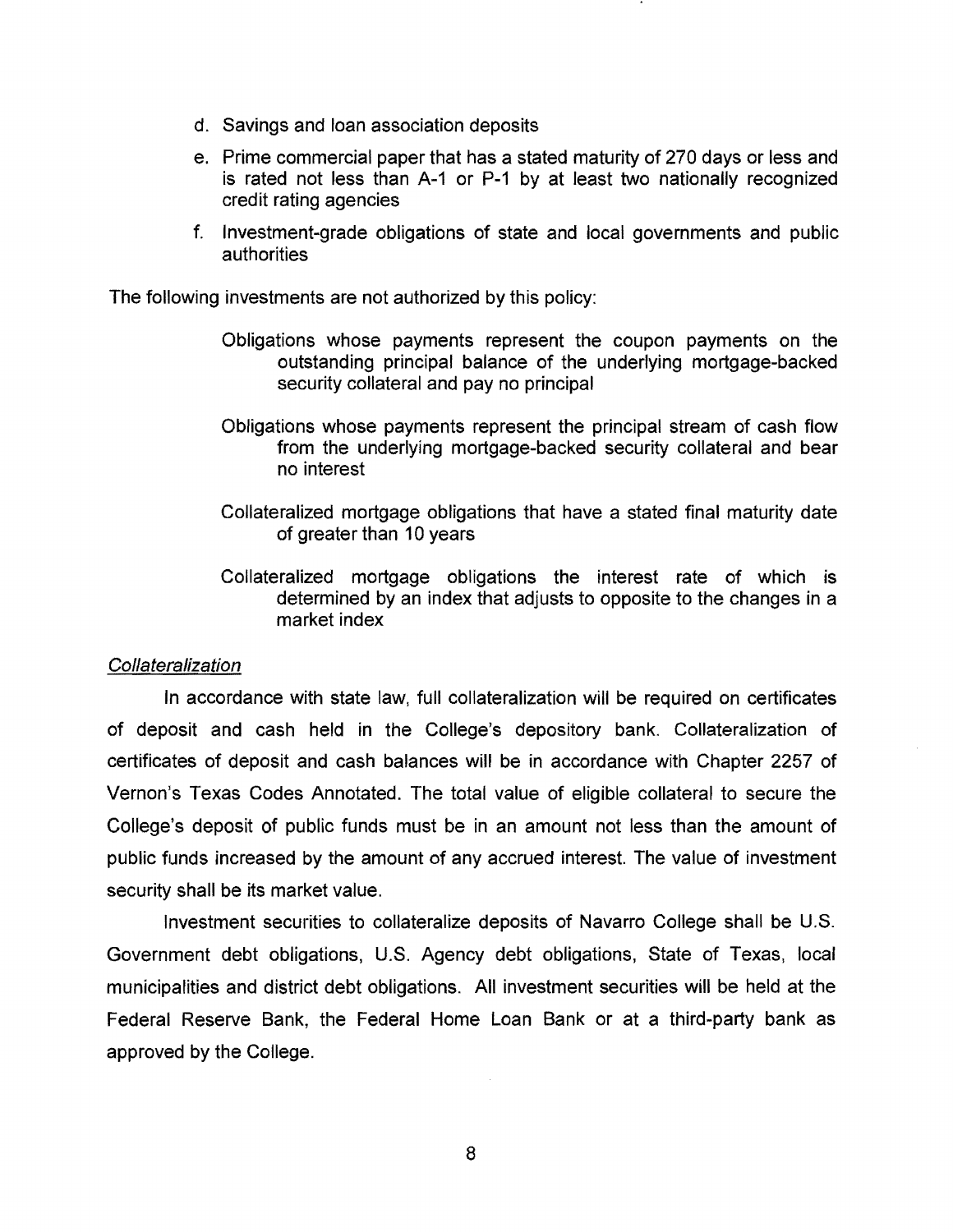All substitution of security collateral shall be approved by the Investment Committee, composed of the Vice-President for Finance and Administration and/or the Comptroller.

In accordance with H.B. 3459, the College requires the collateral pledged on mortgage-backed securities pledged to the District be in an amount of not less than 110% of the market value of the securities.

Navarro College depository banks shall maintain a separate, accurate and complete record relating to pledged investment securities, deposits of public funds and transactions related to each pledged investment security. It is the College's responsibility to inform the depository banks of any significant change in the amount of activity of its deposits.

According to Section 2257.048 of the Government code, a security interest arises out of a depository's bank pledge at the time that the custodian identifies the pledge of the security on its books and records and issues the trust receipt.

# **INVESTMENT STRATEGY**

#### **Diversification**

The investments will be diversified by security type and maturity. The buy and sell decisions in regard to investments entered into the portfolio will be made by the investment team. The investment team shall be composed of the Vice-President for Finance and Administration and the Comptroller.

Buy and sell decisions will be influenced primarily by cash flow in each of the respective funds listed previously. The fundamental investment strategy of Navarro College will be to buy an investment and hold it until its maturity. However, because of changes in market conditions and changes in anticipated cash flow, there may be instances where decisions will need to be made to liquidate the investment prior to its maturity.

When the investment team makes decisions in regard to purchasing securities for the portfolio, the team must interpret the interest rate cycle and may choose to make relatively long-term purchases for the purpose of "locking in" a favorable interest rate or may choose to make shorter term purchases if they anticipate interest rates to be more favorable in the future.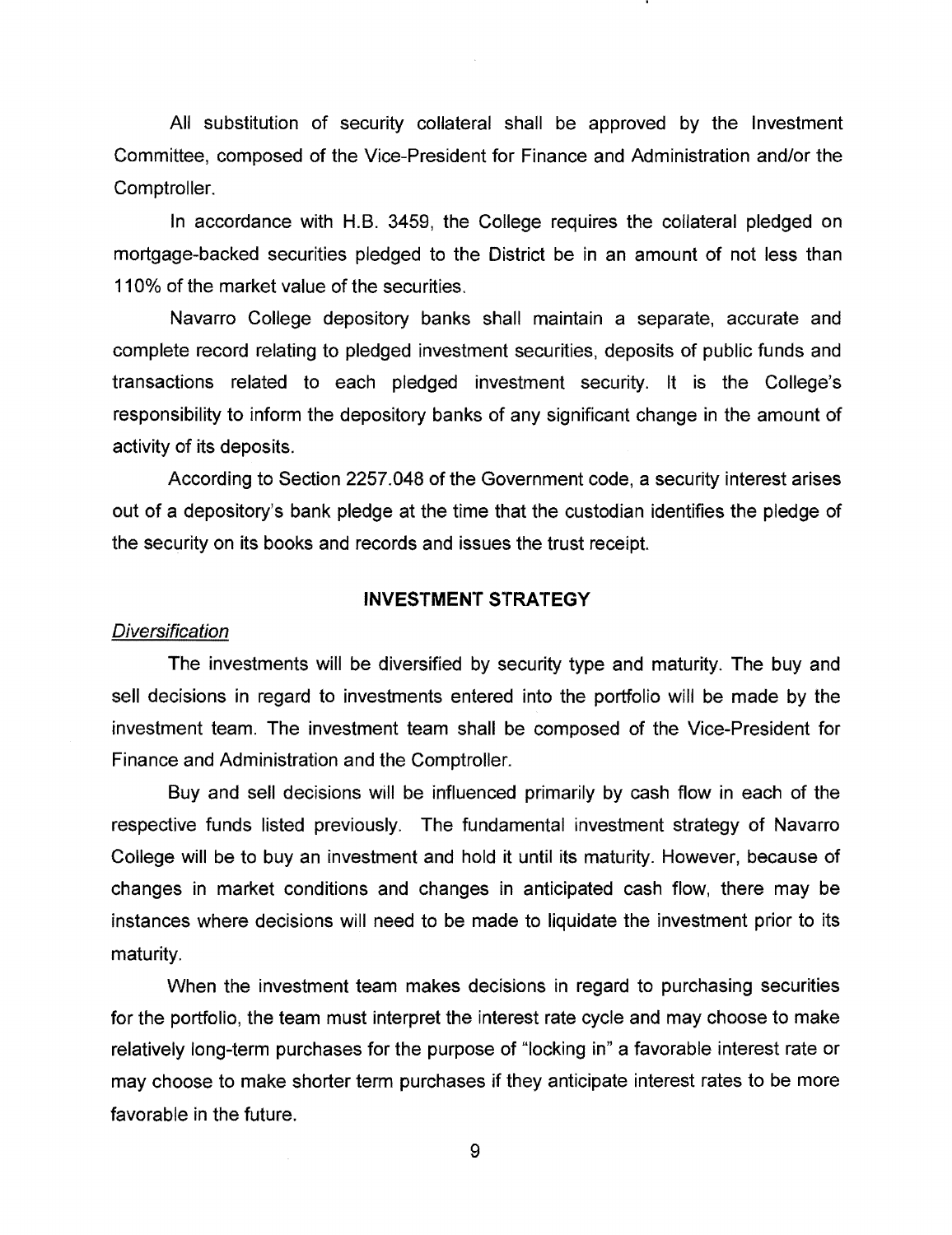The investment team is given the responsibility for putting into place an investment portfolio that serves the College's financial requirements and also attempts to protect the College against market condition changes. It is the intent of this document to give the investment team the latitude to purchase investments within the scope outlined and to change strategies within the confines of the stated objectives of this policy.

## Maximum Maturities

Navarro College will normally limit final maturities on any securities to five years or less. To the extent possible, Navarro College will attempt to match its investments with anticipated cash flow requirements. Unless matched to a specific cash flow, Navarro College will not directly invest in securities maturing more than five (5) years from the date of purchase. The Investment Officer will analyze each fund and determine what the appropriate average weighted maturity of the portfolio should be.

The following funds will require investments that are shorter term in maturity. These funds will require investments that generally mature in one year or less:

> Educational and General Fund Plant Fund Auxiliary Enterprises Fund Agency Fund

Smaller amounts of the above funds may be invested for longer than one year if this investment is consistent with cash flow requirements. The following funds will normally allow for maturities of longer than one year:

# Debt Service Fund Student Financial Aid Fund

The Investment Officer will provide for a diversified maturity schedule for all investments. In addition, diversification of security types, i.e. Federal Home Loan Mortgage Notes, U. S. Treasury Bills, etc., is required. For Agency securities, normally no more than 10 percent (10%) of the total portfolio shall be in one type of security issued by one agency. There is no restriction on U.S. Treasury Notes.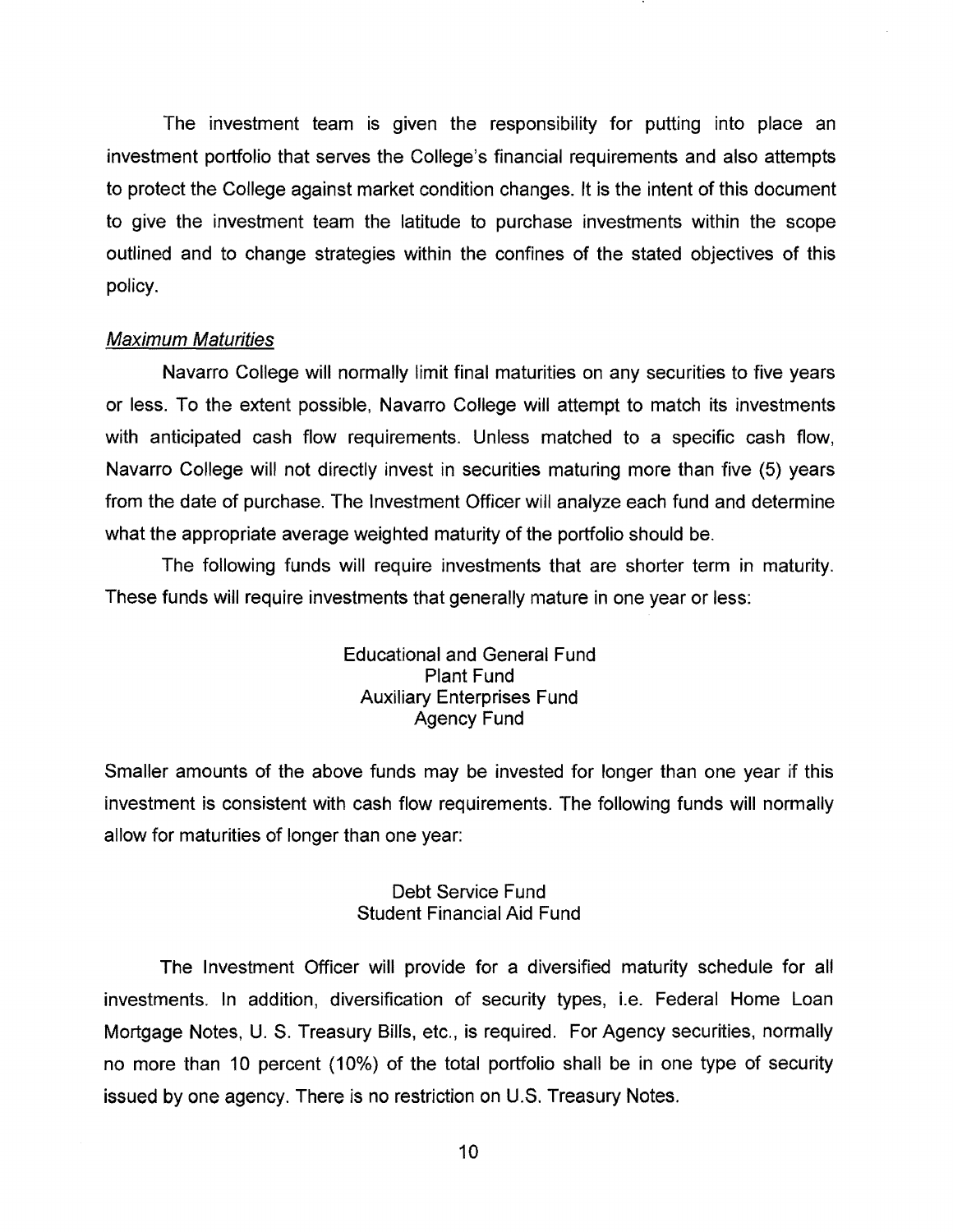# **REPORTING**

# **Methods**

The Investment Officer shall prepare an investment report at least quarterly, including a succinct management summary that provides a clear picture of the status of the current investment portfolio and transactions made over the last quarter. This management summary will be prepared in a manner that will allow Navarro College to ascertain whether investment activities during the reporting period have conformed to the investment policy. The report should be provided to the President and the Board of Trustees. The report must:

- a. describe in detail the investment position of Navarro College on the date of the report;
- b. be prepared jointly by all investment officers of Navarro College;
- c. be signed by the Investment Officer and Deputy Investment Officer;
- d. contain a summary statement of each pooled fund group that includes the:
	- 1. beginning market value for the reporting period;
	- 2. additions and changes to market value during the period;
	- 3. ending market value for the period;
- e. state the book value and market value of each separately invested asset that has a maturity date;
- f. state the account or fund or pooled group fund for which each individual investment was acquired;
- g. state the compliance of the investment portfolio with Navarro College's investment policy, investment strategy and the provision of the Public Funds Investment Act as amended: and
- h. be posted to the Navarro College website in accordance with State Auditor's Office requirements.

**In** accordance with H.B. 2799, there will be a formal annual review of the quarterly reports by an independent auditor, with results reported to the governing body. The auditors should also report assurances regarding compliance with the Public Funds Investment Act.